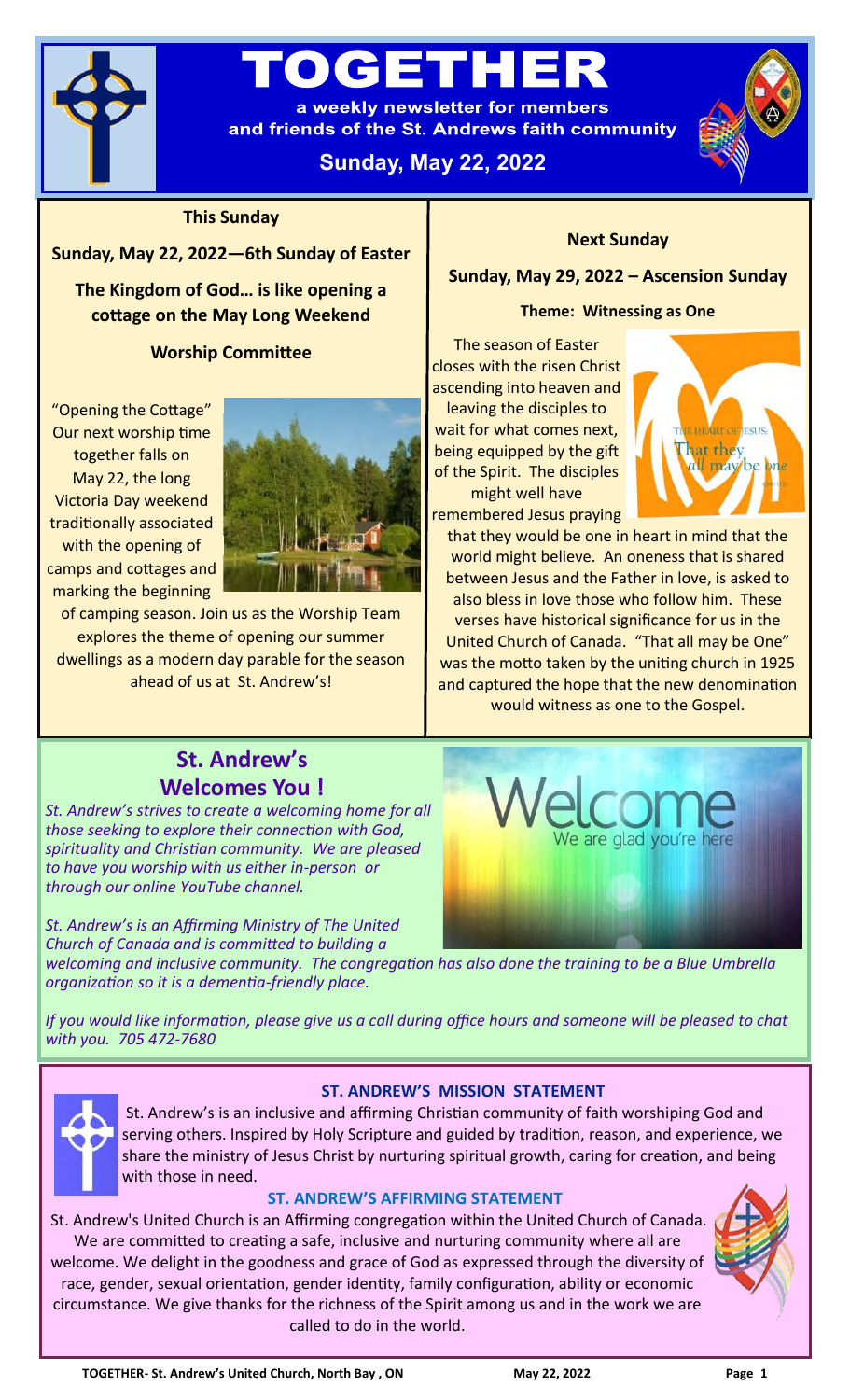

**May 29th** Ascension Sunday—Witnessing as One Acts 16:16–34 Psalm 97 Revelation 22:12–21 John 17:20–26

# **Season of Pentecost**

**June 5<sup>th</sup>** Pentecost and the 97<sup>th</sup> Birthday of the United Church

**June 12th** - Transition Time, the last Sunday Rev. Lillian Roberts will be with the congregation

# *Looking Ahead to the Summer...*

*As is the practice, St. Andrew's and Trinity will share hosting worship during the summer. St. Andrew's will be hosting worship in July and Trinity will be hosting in August.*



The Transition Team presented its final report to the May Council meeting . The report will be posted on the website shortly under the Transition tab. The team hopes that you will take the opportunity to read it and if you have any questions, please reach out to the members of the team who would be happy to have a conversation.

Thank you to all those who have participated by sharing their experience and wisdom about the future of St. Andrew's.

The report will be presented to the congregation at the congregational meeting in June which will also look at the work of the Profiles Committee.

#### **Rev. Lillian Roberts**

church phone 705-472-7680 lroberts\_standrews@cogeco.net

**Karen Gooch** councilsecretary\_standrews@cogeco.net

**Cathy Coleman** mystiskalva@hotmail.com



**Prayers for our sister congregations in the Canadian Shield Regional council**

**PRAYER LIST** 

Our regional council invites its communities of faith to remember one another in prayer. Praying for our brothers and sisters in Christ reminds us that we are companions in the ministry and mission of the United Church of Canada.

#### **This week we are asked to offer prayers for:**

# Porcupine UC – Porcupine



# Covenant UC – Timmins



# **Building Use This Week**—**May 22– 28**

| <b>Sunday:</b> 10:30am In-person worship, Sanctuary |
|-----------------------------------------------------|
| 2:00pm, Support group, Parlour                      |

- **Monday** : Victoria Day Stat Holiday 7:00pm Support group, Parlour
- **Tuesday:** 6:30pm Gateway Harmony Sanctuary 7:00 pm Council Meeting. Parlour

# **Wednesday: WED WORSHIP MAY 25**

 6:30pm, Baytones Choir, Sanctuary 7:00pm, Support group, Parlour

**Thursday:** 8:30-10:30am, Loaves & Fishes, from the Narthex

7:00pm, Support Group, Parlour

**Saturday:** 4:00pm, Choir, Sanctuary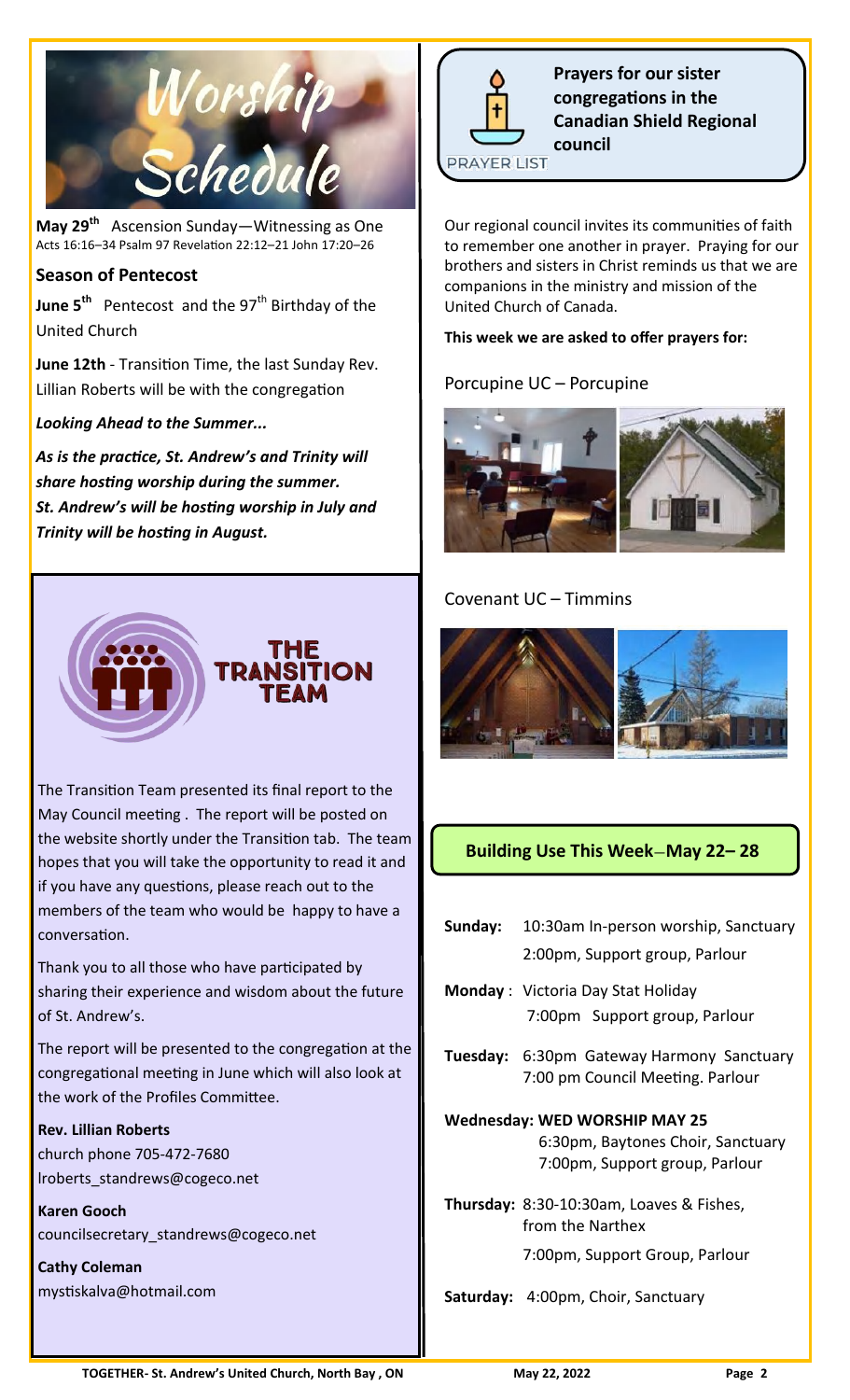

St Andrew's Church Council passed a motion to present the Profile Committee's Report and recommendations to the Congregation at a:

**Congregational Meeting following Worship** 

On Sunday, June 5, 2022.

The work of the profile committee will be posted on St. Andrew's Website as drafts for congregational review.

The website is: https://standrews-northbay.ca/

The recommendation regarding Ministry is to seek a Supply Minister for 12 to 18 months on a 3/4 time basis to support and guide our congregation per the recommendations as outlined by the Profile Committee.

Further to this, we are seeking one or two interested parties from the Congregation to join the Search and Selection Committee; alongside of a member of the Profile Committee and a member of the M&P Committee; should the congregation support and approve these recommendations. If you are interested please provide your name to a member of St. Andrew's Church Council or a member of the Profile Committee

# **Let gratitude shape your tomorrow**

*By Vicki Nelson*, May 4, 2022

**Every day we have an opportunity to use our resources to take risks in new ways of living the faith**

These are the last words spoken by Dr. Randall Mindy, portrayed by Leonardo DiCaprio in the Netflix movie *Don't Look Up*. This film shows how a distracted society decides to give its attention to an impending crisis. When Dr. Mindy speaks those words, he is expressing gratitude—but in the context of deep regret.





gone or something terrible happens is a repeating theme in music, literature and art. All too often we carelessly pave paradise and put up a parking lot. In Portuguese there is a word for this appreciative melancholy hindsight: *saudade.* As common as it may be, this gratitude-in-the-midst-of-regret, this *saudade,* is not inevitable. You can actually use gratitude to transform yourself and your community of faith by focusing on all that you have now, *before* regretting all that you have lost. Looking at your abundance and resources to find pathways to engagement and ideas for meaningful ministry is a powerful practice that Luther K. Snow calls Asset Mapping.

 Snow often talks about "cup half-full thinking". By naming your assets—property, possessions, networks, skills, and more—you can recognize and rediscover the abundance of God's gifts, and break out of cycles of need, dependency and scarcity thinking. Science has even proven it, feeling gratitude for all that you have, and talking about it, helps you think creatively, stay positive and hopeful, and problem solve with better results.

# **[Broadview Magazine Subscriptions](https://broadview.org/let-gratitude-shape-your-tomorrow/)**

It is time to renew through St. Andrew's, your Broadview Magazine subscription for 2022/23. If you wish to continue receiving your magazine through St. Andrew's, or order a new subscription, please call the church office at (705) 472-7680, or email standrewschurch@cogeco.net \*your decision to renew, cancel, or order new and your address, if changed. Thank You!



**Monday**—Office Closed **Tuesday—Thursday**  10 am—2 pm **Friday** 10 am—1 pm

**Please note:** access to the office is through the McIntyre door. You need to ring the bell to obtain entry.